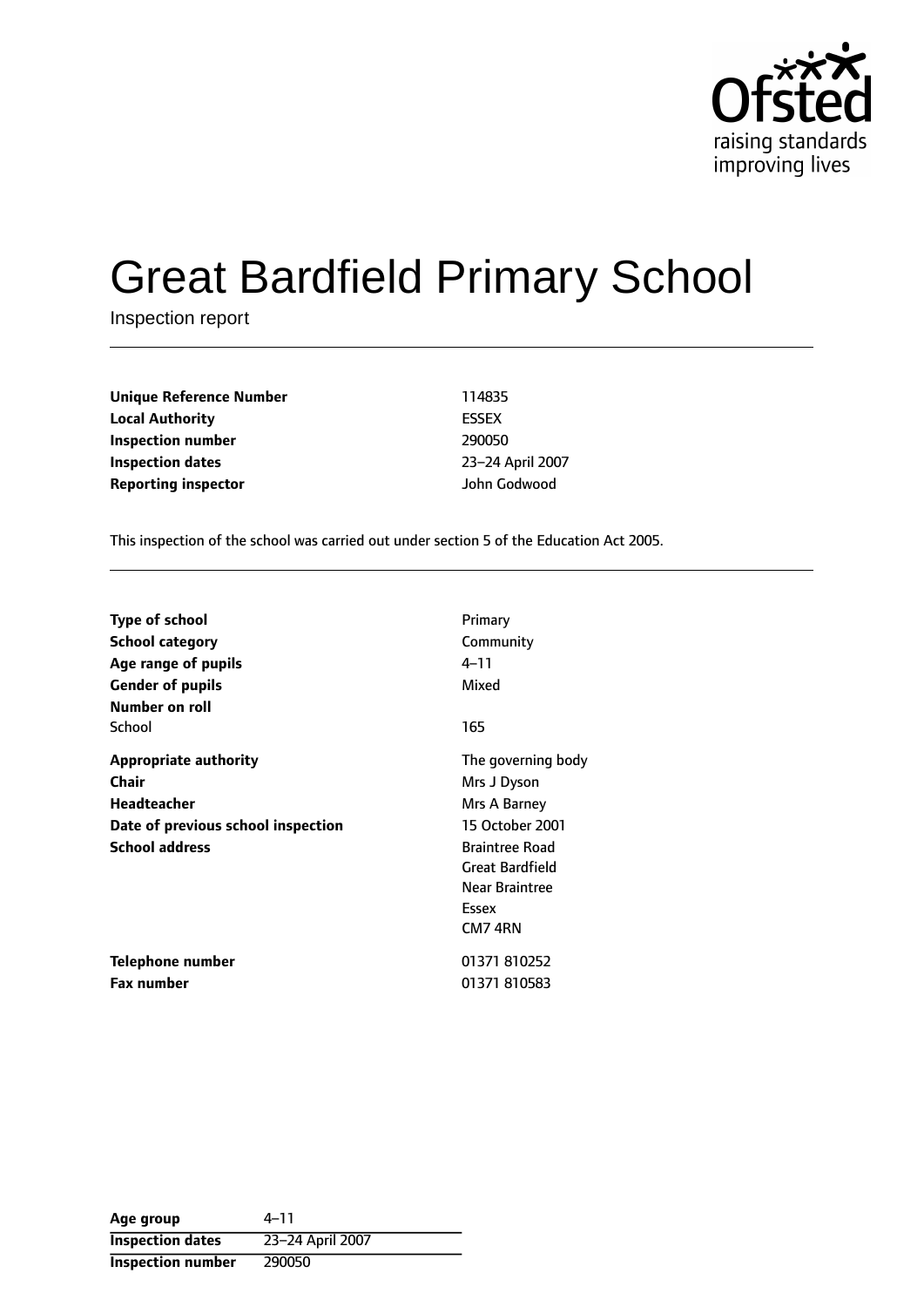.

© Crown copyright 2007

#### Website: www.ofsted.gov.uk

This document may be reproduced in whole or in part for non-commercial educational purposes, provided that the information quoted is reproduced without adaptation and the source and date of publication are stated.

Further copies of this report are obtainable from the school. Under the Education Act 2005, the school must provide a copy of this report free of charge to certain categories of people. A charge not exceeding the full cost of reproduction may be made for any other copies supplied.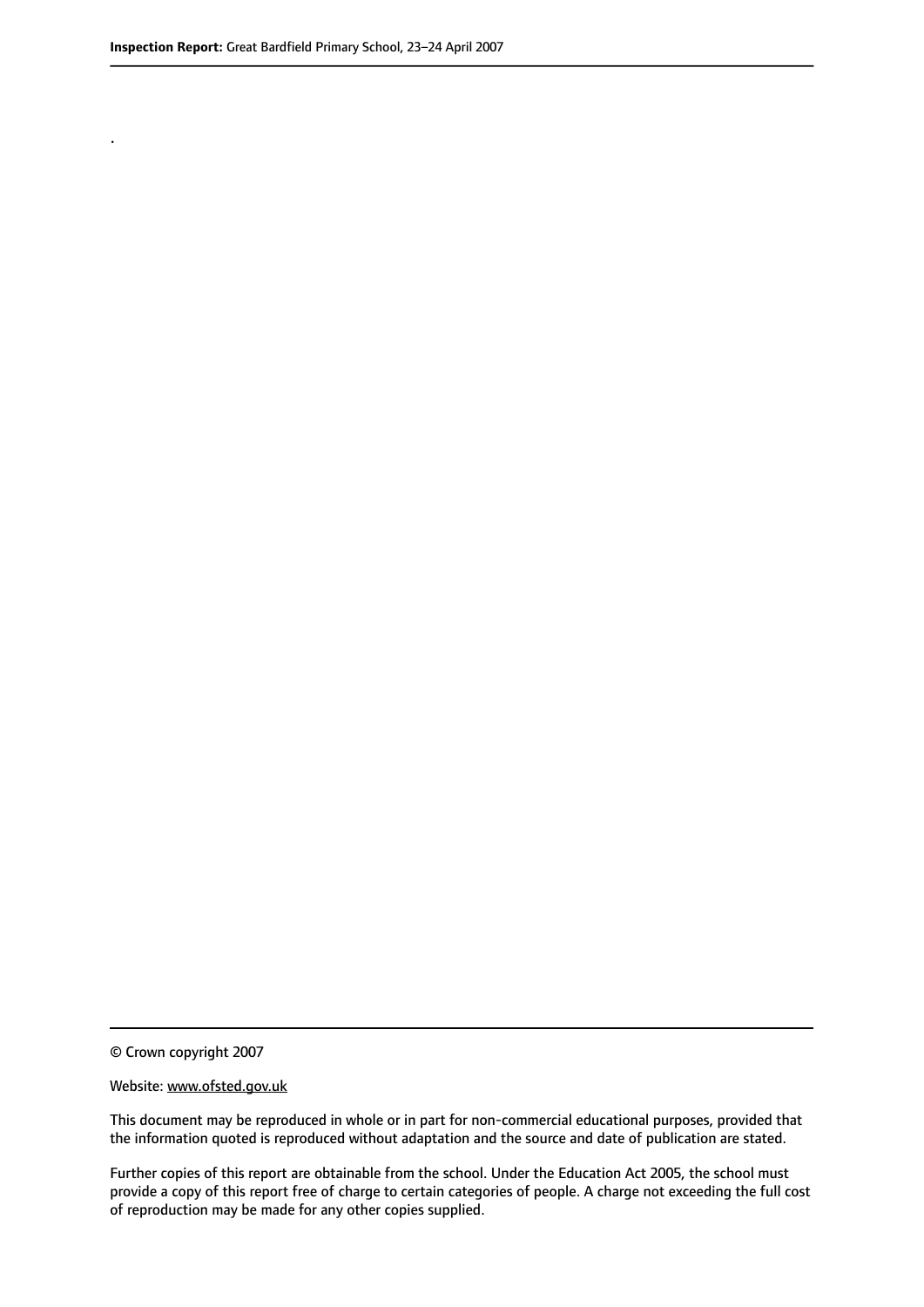## **Introduction**

The inspection was carried out by two Additional Inspectors.

#### **Description of the school**

The school is smaller than average, is oversubscribed and serves a rural area that is socially relatively advantaged. The proportion of pupils receiving free school meals is well below average. The proportion of pupils from minority ethnic backgrounds or who speak English as an additional language is well below average. The proportion that have learning difficulties or disabilities is below average, but the proportion who have a statement of special educational needs is average.

#### **Key for inspection grades**

| Grade 1 | Outstanding  |
|---------|--------------|
| Grade 2 | Good         |
| Grade 3 | Satisfactory |
| Grade 4 | Inadequate   |
|         |              |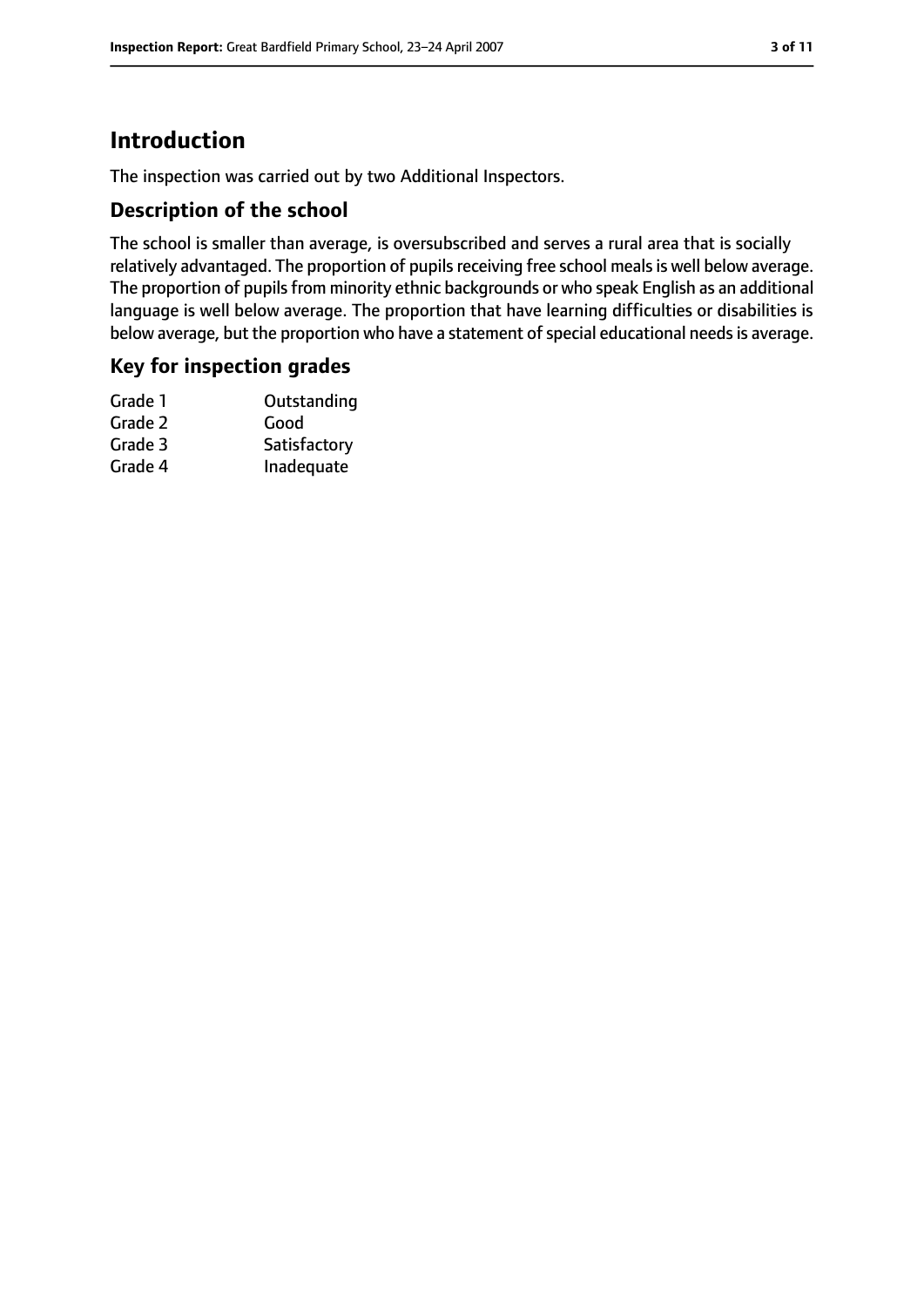# **Overall effectiveness of the school**

#### **Grade: 2**

This is a good school. Pupils' enjoyment of learning is outstanding because the school is particularly effective in making learning interesting, both within lessons and in the many additional activities. The good curriculum is planned creatively to encourage pupils to think for themselves and make connections in their learning. As a result of this approach and the good care, guidance and support, pupils' personal development and well-being are good. The school has a mutually supportive ethos among the children and the adults. Pupils' behaviour is outstanding. They grow into confident young people who are caring towards each other. They take on responsibilities and make a good contribution to the school and wider community. They are well prepared for their future lives by the academic and social skills they gain.

The school's strengths are the result of good leadership and management. The headteacher provides clear direction in promoting a creative approach to learning and good personal development. Staff work well together and are mutually supportive. Self-evaluation is good and the school is accurate in assessing its own strengths and weaknesses. It is effective in planning new developments, although it does not use the outcomes of evaluations sufficiently when setting whole school priorities and targets. It has improved well on the issues identified in the last inspection and has good capacity for further improvement.

Pupils' achievement is good, when they join the school, their knowledge and skills are in line with national expectations. In the Foundation Stage they make sound progress as a result of provision that is satisfactory with good features. Through Years 1 to 6, pupils make good progress and by Year 6, standards are above average. There is an improving trend over recent years, although standards are not entirely consistent, partly because the school has had many staff changes. The school has met its targets, but these are not as challenging as they should be.

Teaching and learning are good. Teachers establish good relationships and pupils respond very well. Lessons are well planned to provide interesting activities at the right level. The school tracks pupils' progress well and teachers use this information in planning lessons. There is good provision for pupils' with specific learning difficulties. However, the additional support for other pupils who are falling a little behind is not planned systematically enough. Teachers generally mark pupils' work well, giving pointsfor improvement, although the guidance doesn't ensure pupils are entirely clear how well they are doing and what their next steps are.

Governors make a good contribution in guiding the school and checking on its work, as well as providing strong links with the local community. Resources are used well to provide good value for money. The building constrains the school's growth and activities, but is attractively maintained to promote pupils' enjoyment of learning. The great majority of parents are very positive about the school, although a few are frustrated by the limitations on the school's size.

## **What the school should do to improve further**

- Give pupils clearer information on their attainment levels and next steps.
- Be more systematic in planning the additional support for pupils whose progress is below expectations.
- Ensure that school development planning is well informed by the outcomes of evaluations and includes challenging targets.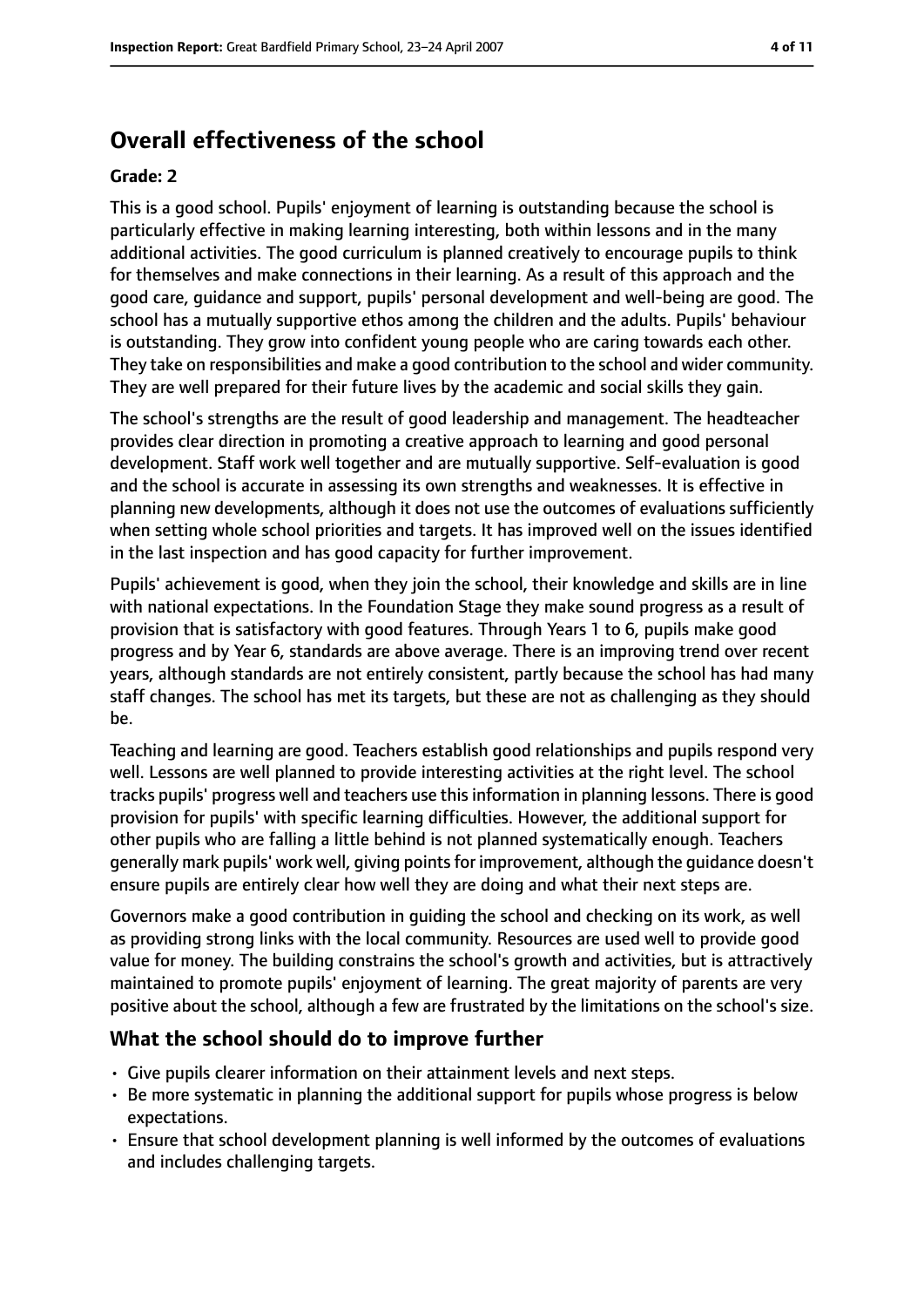# **Achievement and standards**

#### **Grade: 2**

Achievement and standards are good. In the Foundation Stage, progress is satisfactory and standards are in line with national expectations. Through Key Stage 1 and Key Stage 2, progress is good. Year 2 results are a little above average and improved strongly in 2006. Writing was less strong than reading or mathematics.

By the end of Key Stage 2, standards are above average. There has been some variation in Year 6 test results, partly because numbers are small and partly because staff changes have had an impact on pupils' progress. However, there has been an improving trend since 2003. English is not as strong as mathematics or science. The school is aware of this and is taking steps to improve pupils' writing. The school has met its targets, although the target for the proportion of pupils reaching Level 4 or above is not especially challenging. Boys and girls achieve equally well. Pupils with learning difficulties and high attaining pupils also make good progress.

## **Personal development and well-being**

#### **Grade: 2**

Personal development and well-being are good with some outstanding features. Teachers work hard to create a happy environment and promote pupils' awareness of the importance of learning. Pupils' enjoyment of school is exceptional and is reflected in good attendance. They say that lessons are fun. From their lessons, sports and other activities, pupils make good progress in developing healthy minds and healthy bodies.

Pupils' spiritual, moral, social and cultural development is good, particularly their moral and social awareness. As a result, behaviour in lessons and around the school is outstanding. Pupils listen attentively, follow instructions and understand the needs of others. They are considerate to each other, as 'buddies', for example, or on the friendship bench in the playground. Pupils take part confidently in class and school council discussions. This helps them to develop their roles as members of the school and wider communities. Links with the parish council, for example, prepare them well for the future.

# **Quality of provision**

#### **Teaching and learning**

#### **Grade: 2**

Teaching and learning are good. Teachers plan well for pupils' differing ages and abilities. Lessons are well structured and include interesting, challenging activities. Teachers give clear explanations and use questions well to involve pupils and encourage them to think. They inform pupils of their learning objectives, but don't always review these sufficiently.

Teachers manage pupils well and establish good relationships, so that pupils are confident to have a go. Pupils express their ideas well and work well in pairs and groups. Teaching assistants provide good support to pupils with learning difficulties.

The school is well resourced with interactive whiteboards and laptop computers. In some lessons this technology is used well to engage pupils and support their learning. The best lessons are particularly creative and pupils respond well to the opportunity to learn independently. In a few lessons, however, there are some lost opportunities to involve pupils actively.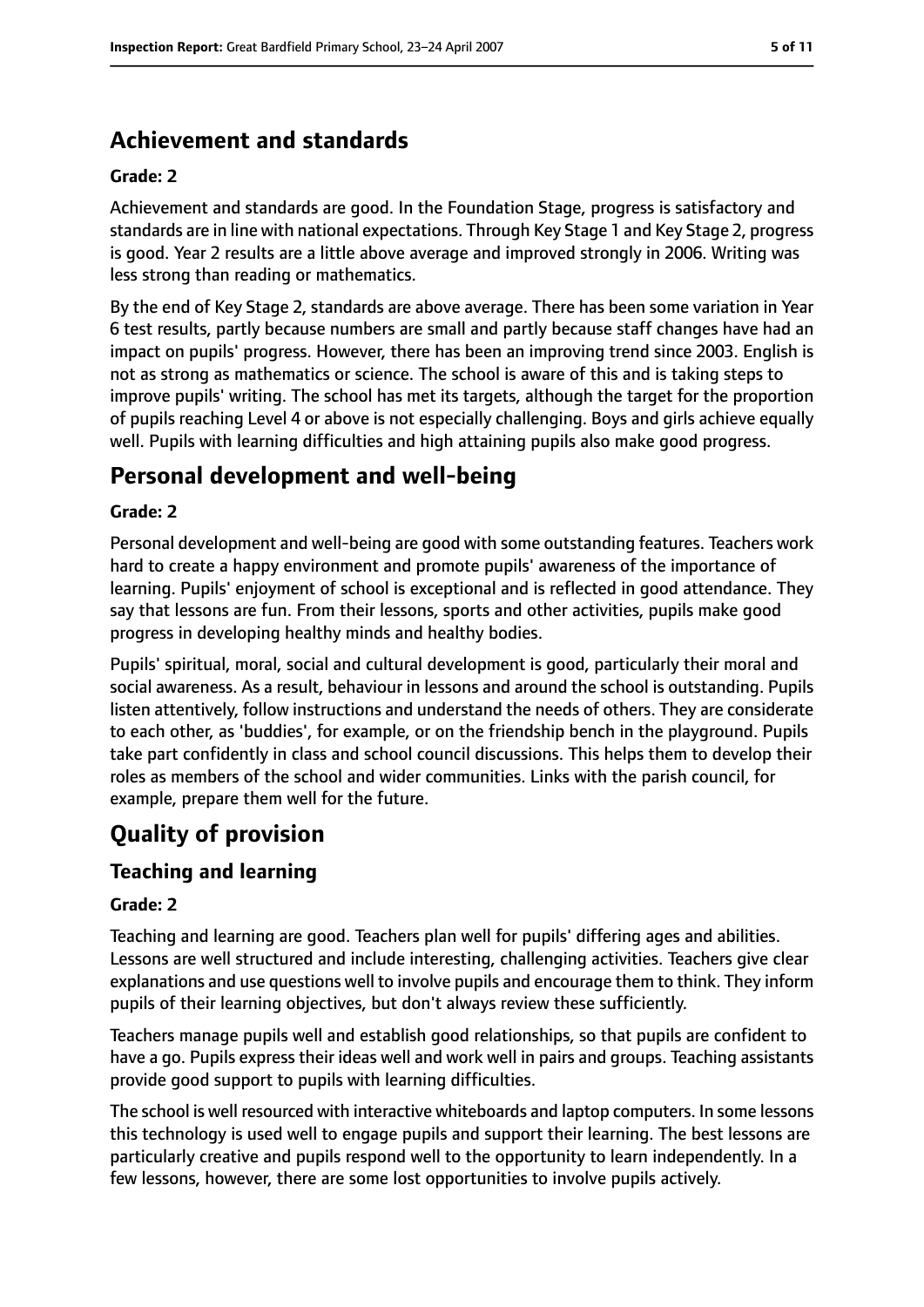## **Curriculum and other activities**

#### **Grade: 2**

The curriculum is good, with a strong emphasis on basic skills and personal, social and health education. The Foundation Stage provision is much improved since the last inspection. Recent exciting initiatives have been planned well to develop learning and study skills, including the 'Mantle of the Expert' approach, for example, and intelligent use of information and communication technology. The school is aware that it needs to monitor these changes carefully as they become more firmly established.

Pupils say that the rich range of experiences makes learning interesting. These include French, swimming and a good variety of extra-curricular activities. Good provision is made for pupils with learning difficulties, those who are in the early stages of learning English and more able pupils. Teachers use assessment records appropriately in planning lessonsto meet pupils' needs, but the interventions for pupils whose progress is below expectations are not planned systematically enough.

#### **Care, guidance and support**

#### **Grade: 2**

Care, support and guidance are good. The school provides a warm, friendly environment in which pupils are happy and feel secure. Procedures for child protection, safeguarding pupils and health and safety are well established and conscientiously carried out. However, the school does not provide enough space for more active games at playtimes on the front playground, leading to the risk of minor accidents.

Pupils with learning difficulties have clear educational plans that include helpful advice for parents. The school works well with other agencies to give pupils and their families any additional help they need. There are good strategies for tracking pupils' progress in English and mathematics and teachers set class and individual targets to guide pupils' efforts. Assessment in other subjects is satisfactory. However, pupils are not given a clear enough picture of where they stand at the moment and precisely how to move forward in order to make even better progress.

## **Leadership and management**

#### **Grade: 2**

Leadership and management are good. The headteacher provides strong leadership and is well supported by good staff teamwork. Frequent staff changes have been managed effectively. Subject leaders play a full role in planning and monitoring the quality of provision.

The school evaluates its work carefully, taking good account of pupils' and parents' views. It plans appropriate priorities, such as the recent focus on writing skills and the development of pupils' independent learning skills. Arrangements for monitoring the quality of teaching and pupils' standards are satisfactory. However, there are not sufficiently clear links between the outcomes of evaluations and the whole school development plan in order to ensure that this is well focused on meeting challenging targets.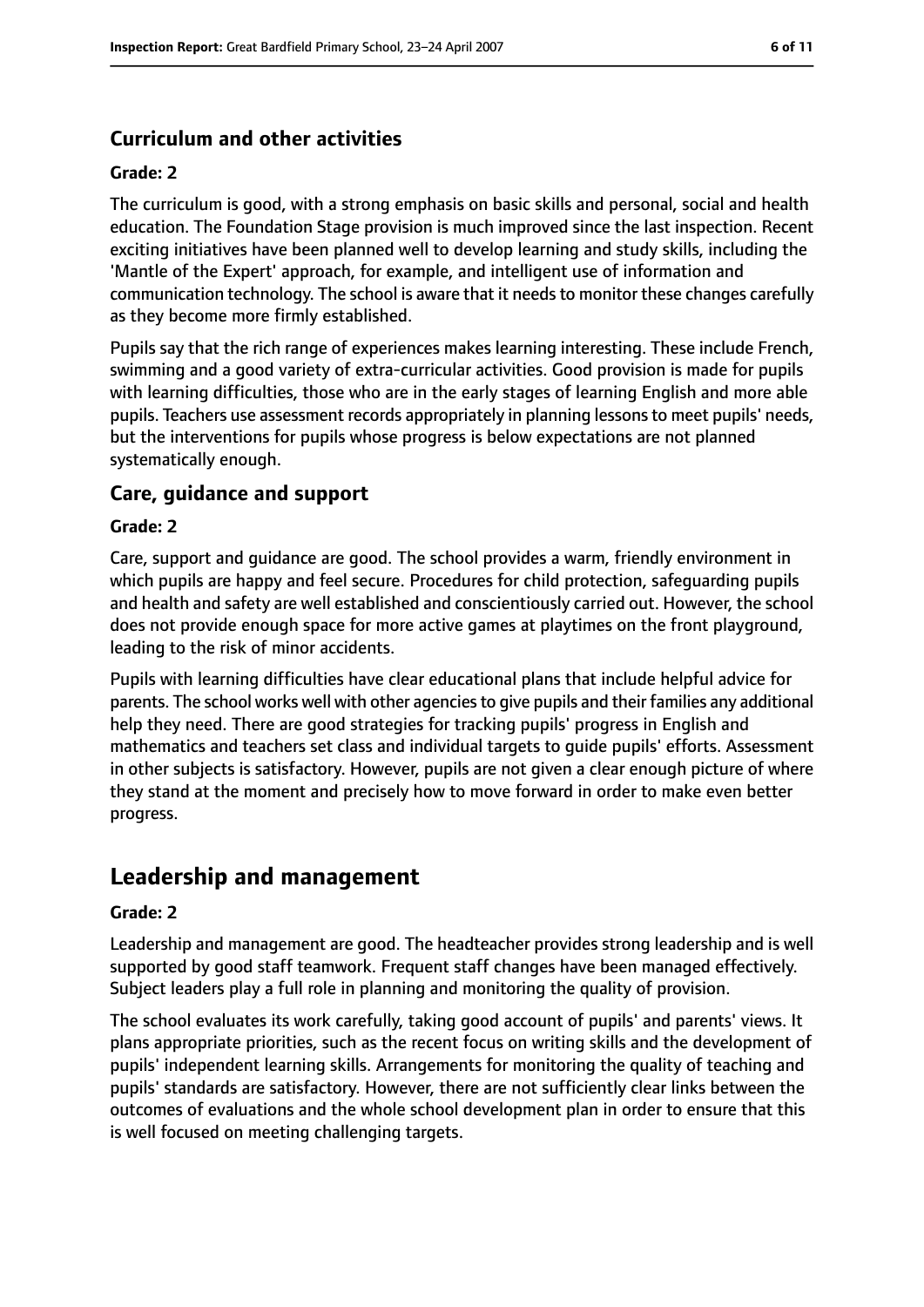Governance is good. Governors know the school well through regular visits and are involved in planning and monitoring provision. They fulfil their statutory duties, although they have yet to monitor the impact of their race equality policy.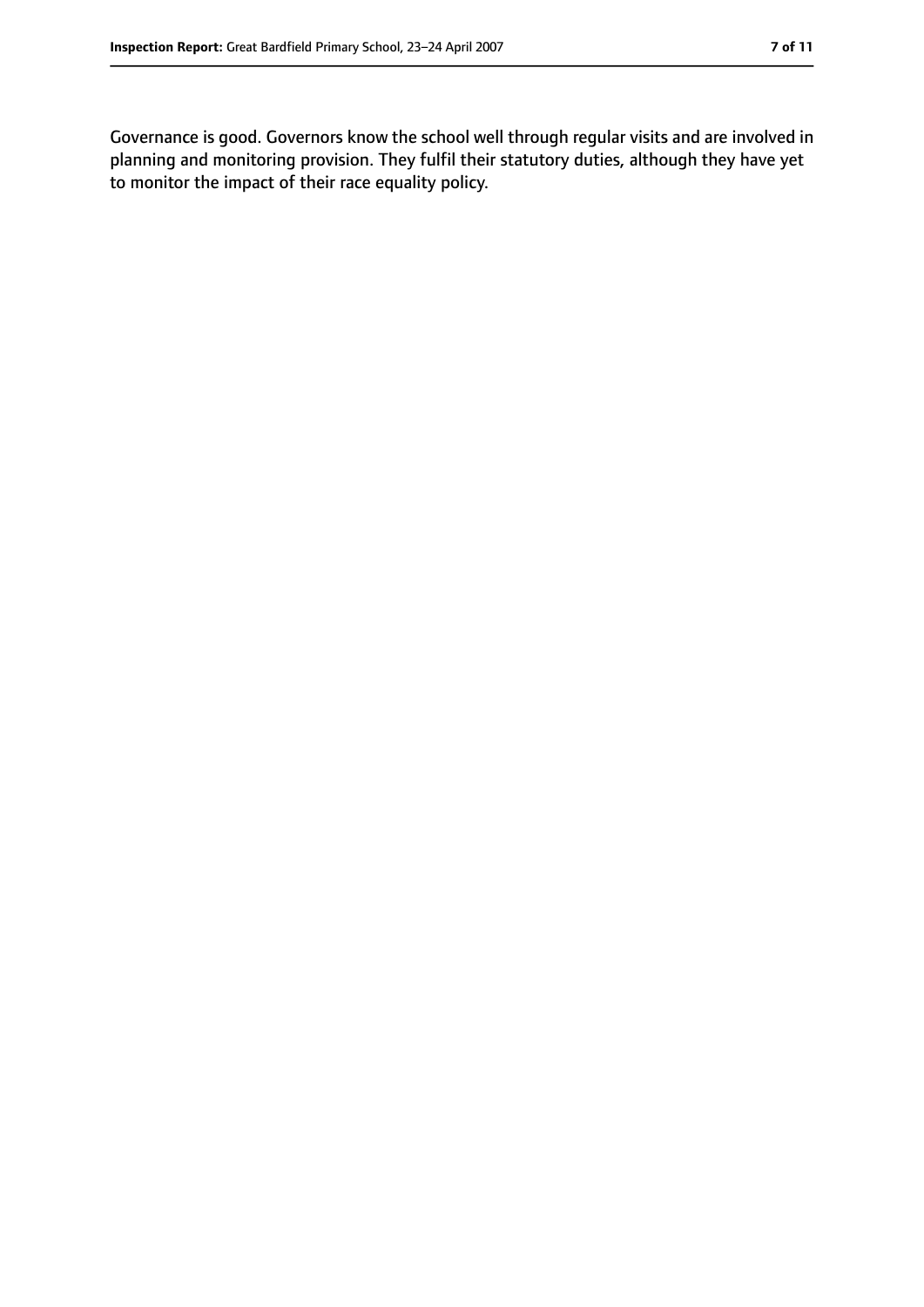**Any complaints about the inspection or the report should be made following the procedures set out in the guidance 'Complaints about school inspection', which is available from Ofsted's website: www.ofsted.gov.uk.**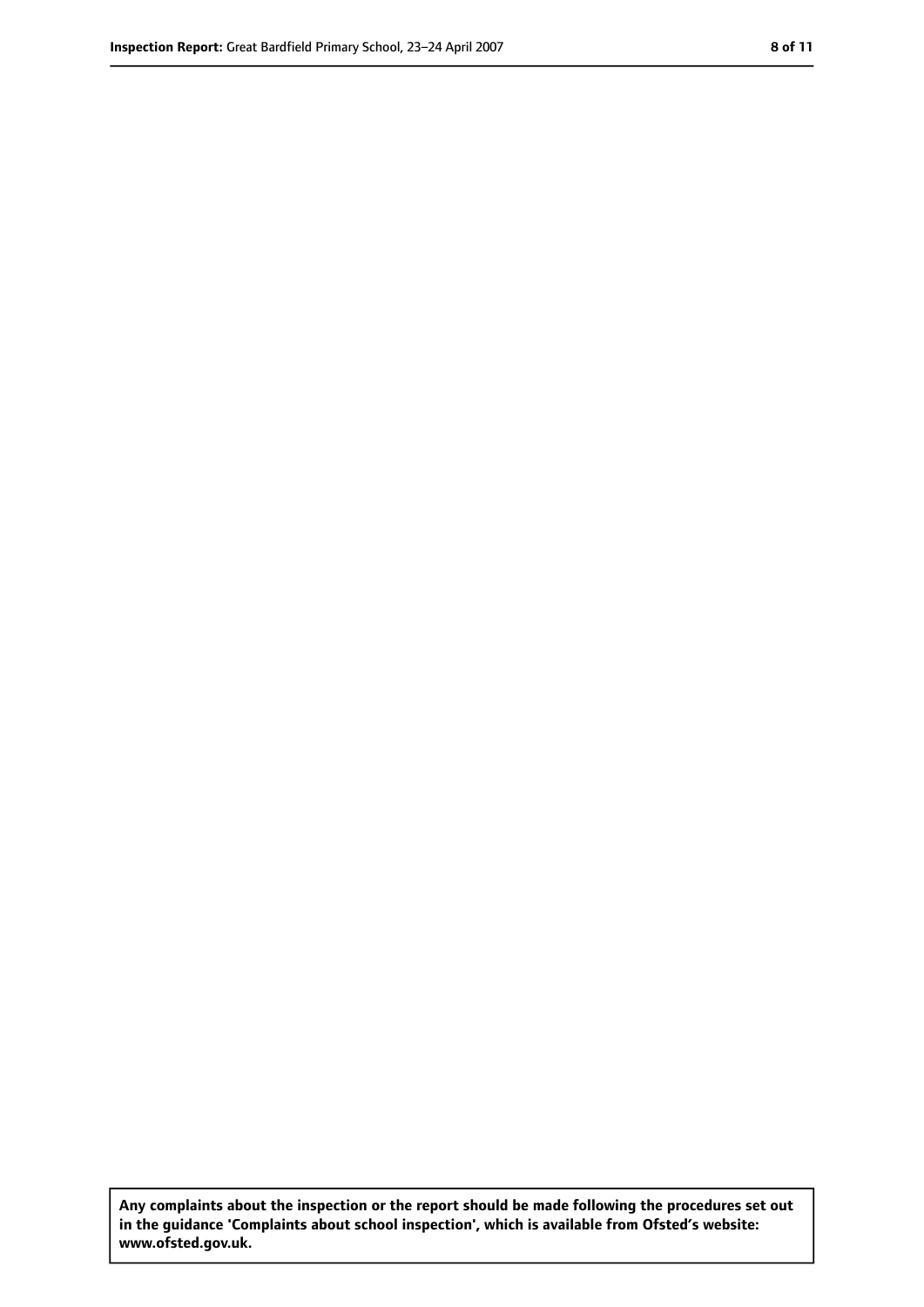#### **Annex A**

# **Inspection judgements**

| Key to judgements: grade 1 is outstanding, grade 2 good, grade 3 satisfactory, and grade 4 | School         |
|--------------------------------------------------------------------------------------------|----------------|
| inadeauate                                                                                 | <b>Overall</b> |

## **Overall effectiveness**

| How effective, efficient and inclusive is the provision of education, integrated<br>care and any extended services in meeting the needs of learners? |     |
|------------------------------------------------------------------------------------------------------------------------------------------------------|-----|
| How well does the school work in partnership with others to promote learners'<br>well-being?                                                         |     |
| The quality and standards in the Foundation Stage                                                                                                    |     |
| The effectiveness of the school's self-evaluation                                                                                                    |     |
| The capacity to make any necessary improvements                                                                                                      |     |
| Effective steps have been taken to promote improvement since the last<br>inspection                                                                  | Yes |

#### **Achievement and standards**

| How well do learners achieve?                                                                               |  |
|-------------------------------------------------------------------------------------------------------------|--|
| The standards <sup>1</sup> reached by learners                                                              |  |
| How well learners make progress, taking account of any significant variations between<br>groups of learners |  |
| How well learners with learning difficulties and disabilities make progress                                 |  |

### **Personal development and well-being**

| How good is the overall personal development and well-being of the<br>learners?                                  |  |
|------------------------------------------------------------------------------------------------------------------|--|
| The extent of learners' spiritual, moral, social and cultural development                                        |  |
| The behaviour of learners                                                                                        |  |
| The attendance of learners                                                                                       |  |
| How well learners enjoy their education                                                                          |  |
| The extent to which learners adopt safe practices                                                                |  |
| The extent to which learners adopt healthy lifestyles                                                            |  |
| The extent to which learners make a positive contribution to the community                                       |  |
| How well learners develop workplace and other skills that will contribute to<br>their future economic well-being |  |

### **The quality of provision**

| How effective are teaching and learning in meeting the full range of the<br>learners' needs?          |  |
|-------------------------------------------------------------------------------------------------------|--|
| How well do the curriculum and other activities meet the range of needs<br>and interests of learners? |  |
| How well are learners cared for, quided and supported?                                                |  |

 $^1$  Grade 1 - Exceptionally and consistently high; Grade 2 - Generally above average with none significantly below average; Grade 3 - Broadly average to below average; Grade 4 - Exceptionally low.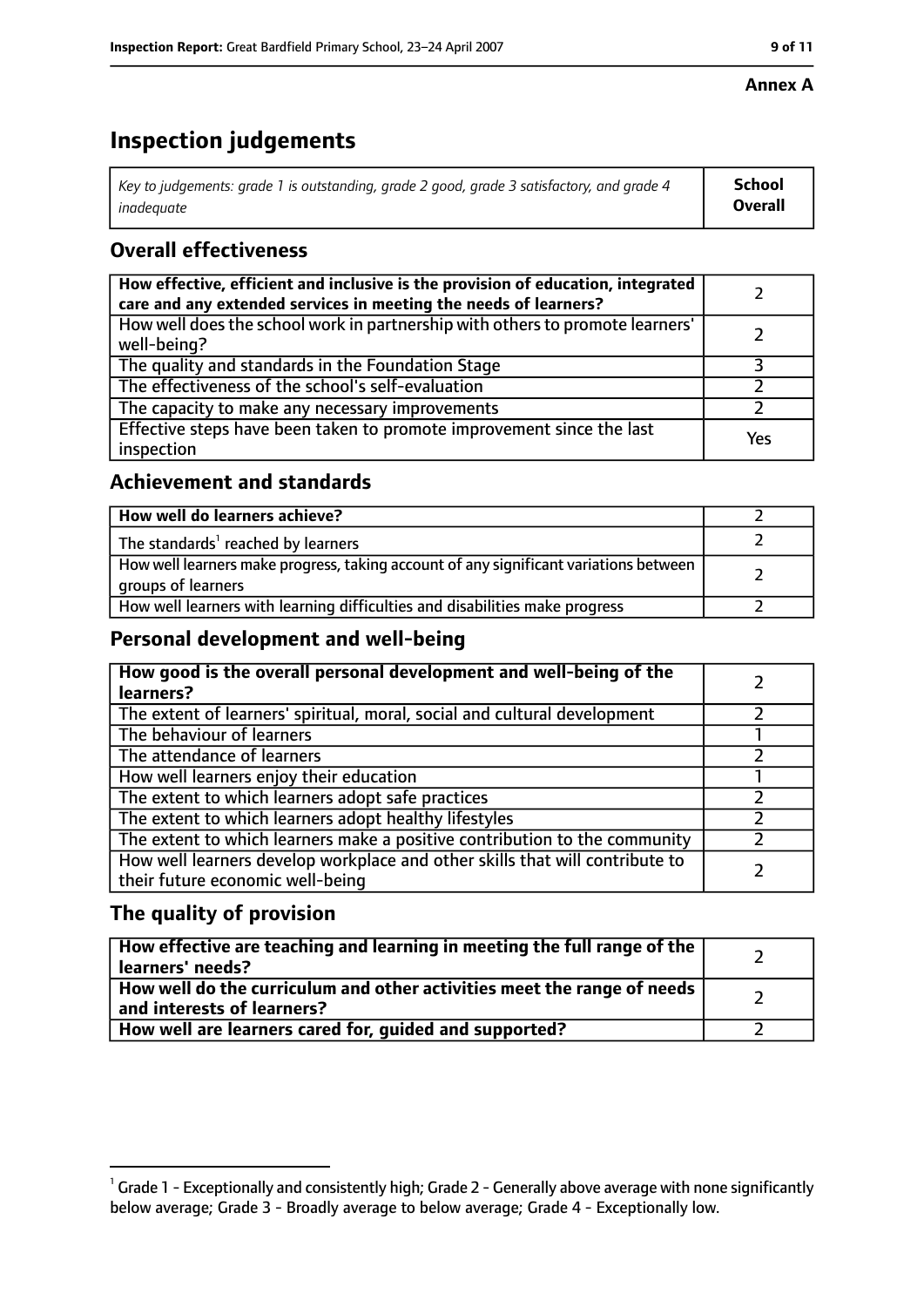#### **Annex A**

# **Leadership and management**

| How effective are leadership and management in raising achievement<br>and supporting all learners?                                              |           |
|-------------------------------------------------------------------------------------------------------------------------------------------------|-----------|
| How effectively leaders and managers at all levels set clear direction leading<br>to improvement and promote high quality of care and education |           |
| How effectively performance is monitored, evaluated and improved to meet<br>challenging targets                                                 | 3         |
| How well equality of opportunity is promoted and discrimination tackled so<br>that all learners achieve as well as they can                     |           |
| How effectively and efficiently resources, including staff, are deployed to<br>achieve value for money                                          |           |
| The extent to which governors and other supervisory boards discharge their<br>responsibilities                                                  |           |
| Do procedures for safequarding learners meet current government<br>requirements?                                                                | Yes       |
| Does this school require special measures?                                                                                                      | <b>No</b> |
| Does this school require a notice to improve?                                                                                                   | No        |